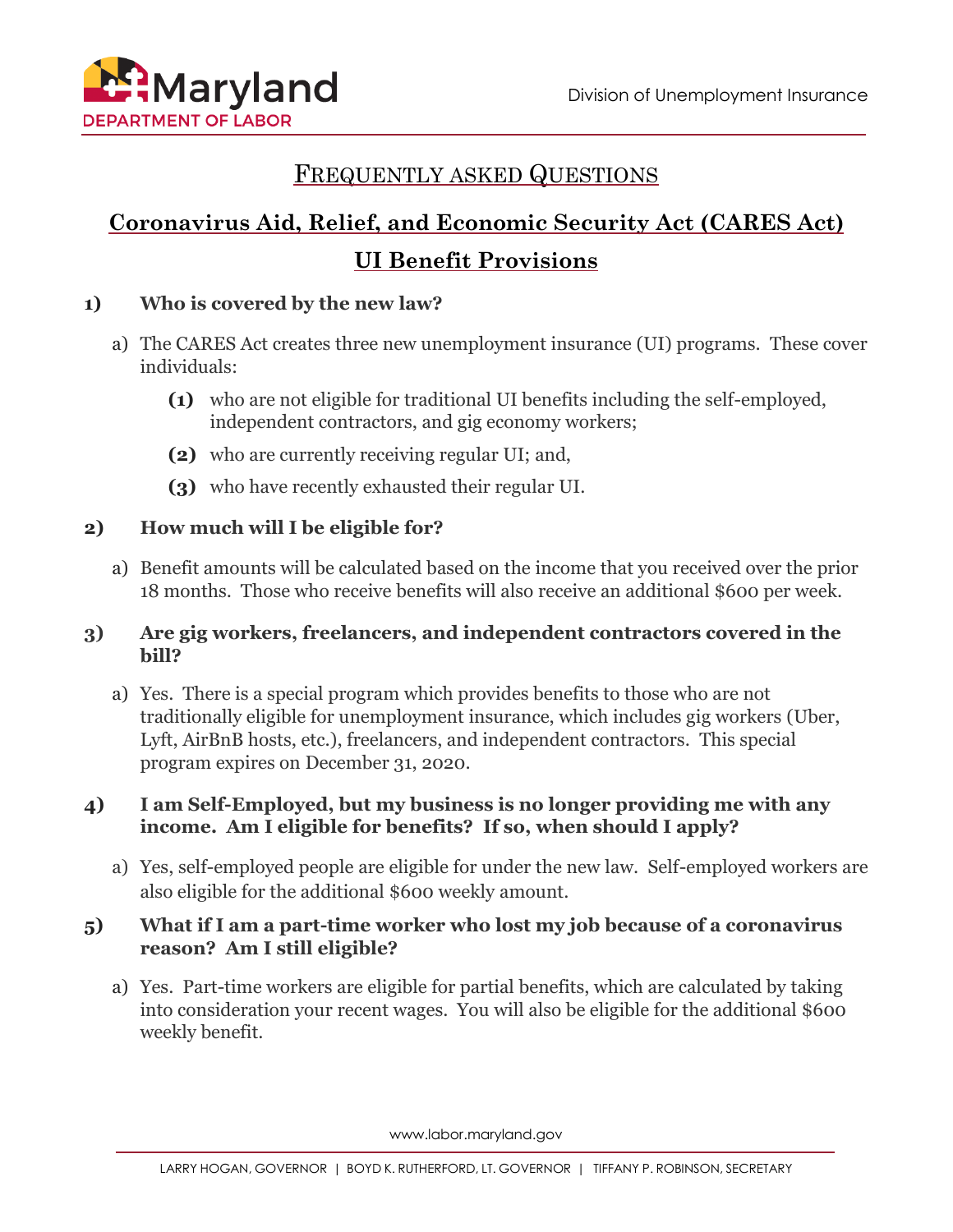#### **6) What if I have Covid-19 or need to care for a family member who has Covid-19?**

a) If you have received a diagnosis, are experiencing symptoms or are seeking a diagnosis — and you are unemployed, partly unemployed or cannot work as a result — you are eligible to receive unemployment insurance benefits. If you need to care for a member of your family or household who has received a diagnosis, you are still eligible to receive unemployment insurance benefits.

# **7) What if my child's school or daycare shut down?**

a) If you rely on a school, day care, or another facility, elderly parent, or another household member to care for a child so that you can work — and that facility has been shut down because of coronavirus — you are eligible to receive unemployment insurance benefits.

#### **8) What if I have been advised by a health care provider to quarantine myself because of exposure to coronavirus? And what about broader orders to stay home?**

a) If you must self-quarantine due to possible exposure to the coronavirus, the CARES Act allows you to receive unemployment insurance benefits that traditionally you would not receive.

#### **9) I was about to start a new job and now cannot get there because of an outbreak.**

a) Under the CARES Act, you are now eligible for unemployment insurance benefits. You are also eligible if you were immediately laid off from a new job and do not have a sufficient work history to qualify for benefits under traditional circumstances.

# **10) I had to quit my job as a direct result of coronavirus. Will I be eligible to apply for benefits?**

a) It depends on why you had to quit your job. If you had to quit because of a quarantine recommended by a government agent or healthcare provider, or because your child's daycare closed and you are the primary caregiver, then that reason for quitting is covered.

But if you quit (or want to quit) because of your fear that continuing to work puts you at risk of contracting coronavirus, then your fear must be reasonable and based on the circumstances of your personal health or the health of someone you live with.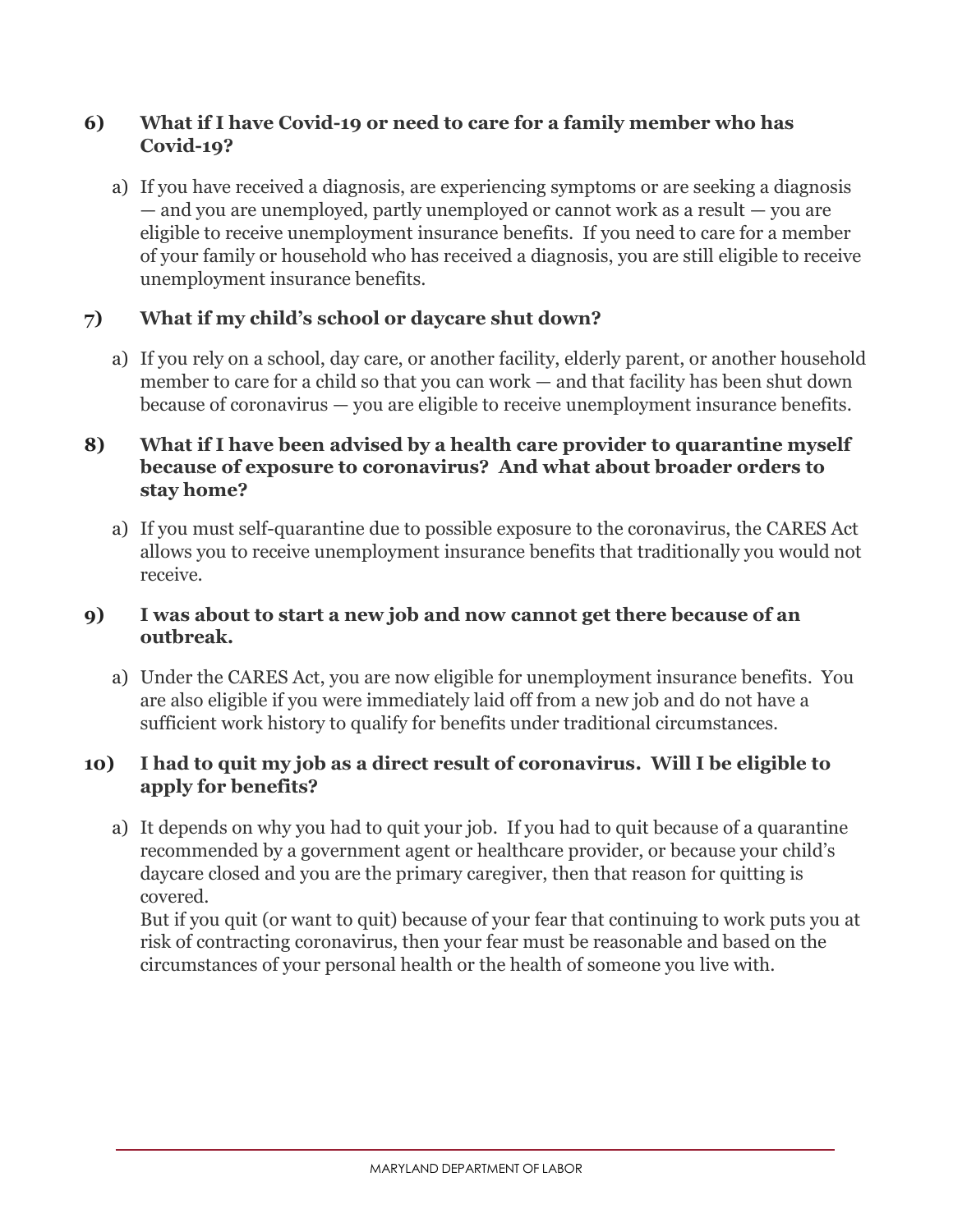#### **11) My employer shut down my workplace because of coronavirus. Would I be eligible?**

a) If you are unemployed, partly unemployed, or unable to work because your employer closed down, you are eligible to receive unemployment insurance benefits under the CARES Act.

# **12) Is anyone explicitly excluded from receiving assistance under the law?**

a) Workers who are able to perform their jobs through paid telework, and those receiving paid sick leave or paid family leave are not eligible.

# **13) How long will my benefit payments last?**

a) Maryland provides 26 weeks of benefits. The CARES Act provides all eligible workers with an additional 13 weeks. Eligible claimants in Maryland may receive a maximum of 39 weeks of unemployment insurance benefits.

# **14) I have not earned a sufficient amount of income to be eligible for regular unemployment insurance benefits. Is there anything under the CARES Act that will provide me with assistance?**

a) Those who do not have sufficient work history are covered in the law. As soon as we can, we will broadly message that we are able to accept claims and how to apply for these benefits. Until that time, please be patient and do not file a claim. Pandemic Unemployment Assistance program claims filed now cannot be paid and you will have to file again.

# **15) I am already receiving unemployment benefits. Will I receive any assistance under this law?**

a) Even if you are already receiving unemployment benefits for reasons unrelated to the coronavirus, your Maryland unemployment insurance benefits will be extended by 13 weeks. You will also be eligible for an extra \$600 weekly benefit.

#### **16) I exhausted my benefits some weeks/months ago. Can I get the 13 weeks of extended benefits? If yes, will I also get the extra \$600/week?**

a) If you exhausted your regular UI benefits, there are provisions under the CARES Act that will provide you with an additional 13 weeks of benefits. Apply once the CARES Act application process is announced. You will also be eligible for the additional \$600 weekly benefit amount.

# **17) Will these benefits disqualify me from any other programs?**

a) It is possible that benefits provided under this new program could affect your eligibility for other programs. For example, the additional \$600 benefit counts as income when